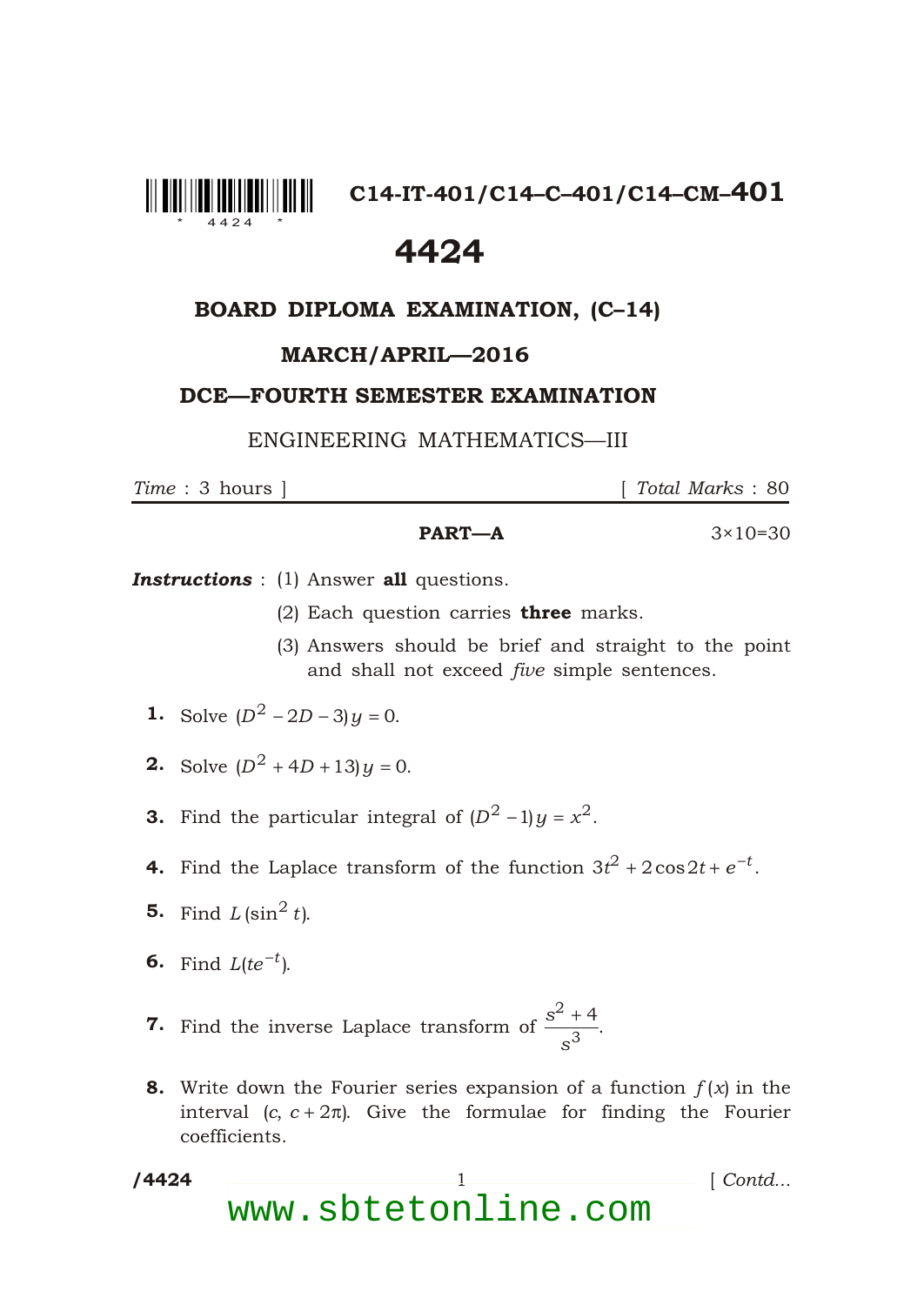- **9.** Calculate the coefficient  $a_0$  in Fourier series expansion of *x* sin *x* in the interval ( , ).
- 10. State the addition theorem on probability. If *A* and *B* are mutually independent events such that  $P(A)$  3/4 and  $P(B)$  3/5, then find  $P(A \cap B)$ .

$$
PART-B \t\t 10 \times 5=50
$$

*Instructions* : (1) Answer *any* five questions.

- (2) Each question carries  $ten$  marks.
- (3) Answers should be comprehensive and the criterion for valuation is the content but not the length of the answer.

**11.** (a) Solve the differential equation  $(D^2 \t 6D \t 9)y \t e^{3x}$ .

*(b)* Find the particular integral of  $(D^2 \quad 4D \quad 3)y \quad e^{2x} \cos x$ .

**12.** (a) Find the particular integral of  $(D^2 \t D \t 3)y \t x \sin 2x$ . *(b)* Solve  $(D^2 \t 9)y \t x^4$ .

**13.** (a) Find 
$$
L(t(\sin t \cos t))
$$
.

*(b)* Using convolution theorem, find *L s s*  $1 \quad \qquad 1$  $(s \ 1)(s \ 2)$ .

**14.** *(a)* Find the Laplace transform of  $\frac{e^{2t}}{t}$ *t* 2*t* 3*t* .

(b) Find 
$$
L^{-1} \frac{s}{s^2}
$$
 6s 7.

\*

**15.** Obtain the Fourier series expansion of the function  $f(x) = x^2$  in the interval ( , ). Hence, deduce that  $\frac{1}{6}$ 1 1 2 1 3 1  $2^2$   $3^2$   $4^2$  6 2  $\cdots$   $\frac{1}{\epsilon}$ .

**16.** Find the Fourier series expansion for  $f(x)$ *x x x x*  $(x)$ 2  $x$  for 0  $x$  1  $1 \quad x \quad 2$ for for

/4424 /4424 2 [ *Contd...* www.sbtetonline.com